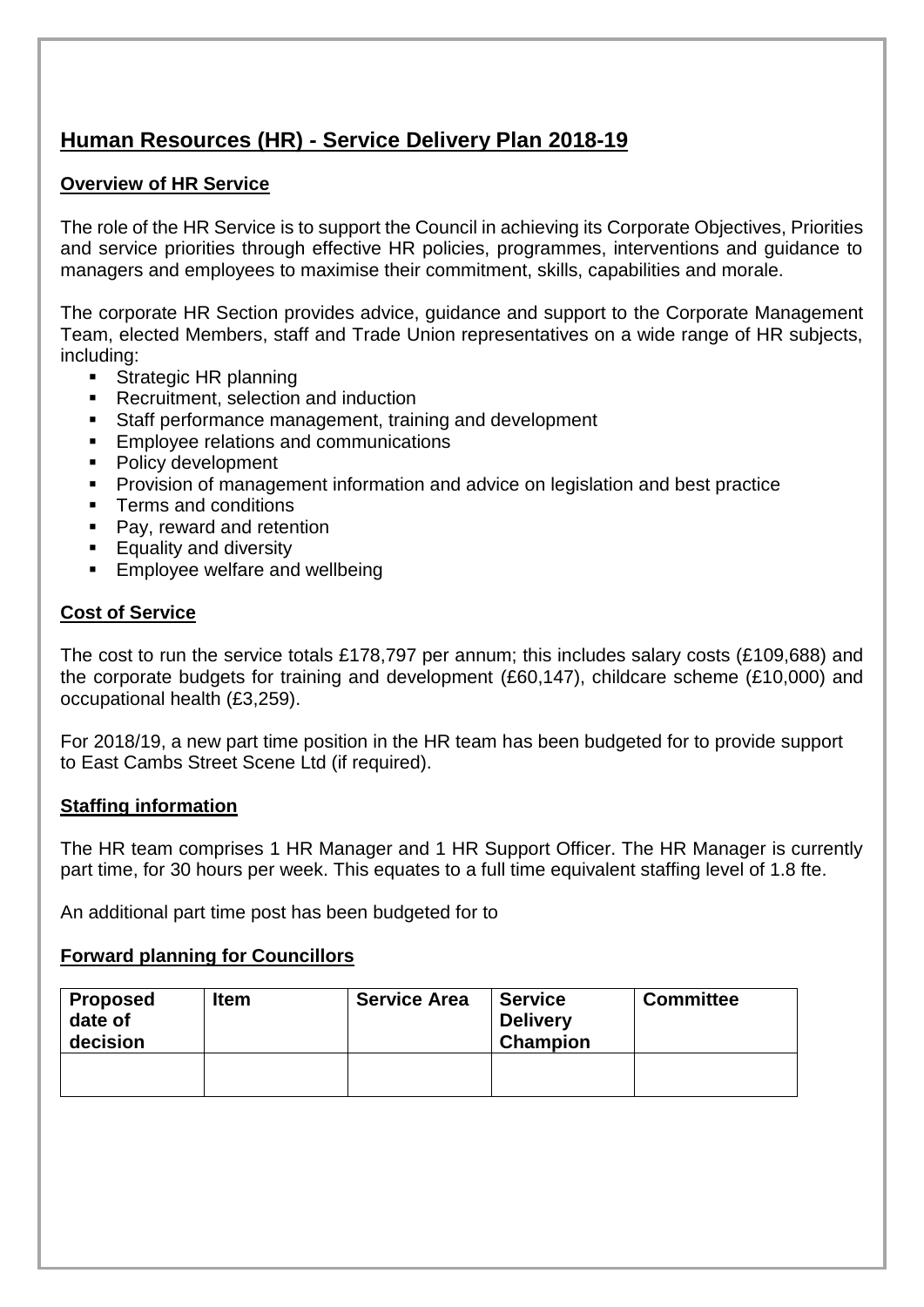#### **Strategy Map- 2018/19**

Support the Council in developing the knowledge and skills of its workforce, to ensure that staff have the capability to achieve corporate objectives.

Support the delivery of major change initiatives, e.g. Service Reviews, LATC.

Ensure that the Council's Corporate risks are managed effectively and mitigations are put in place to reduce impact

Customers

Provide consistent and effective procedures for monitoring attendance, and for managing the consequences of absence for the functioning of the Council.

Ensure that reward systems are fair and cost-effective.

Ensure that HR Policies and Procedures are legally compliant and support the Council to deliver its corporate priorities.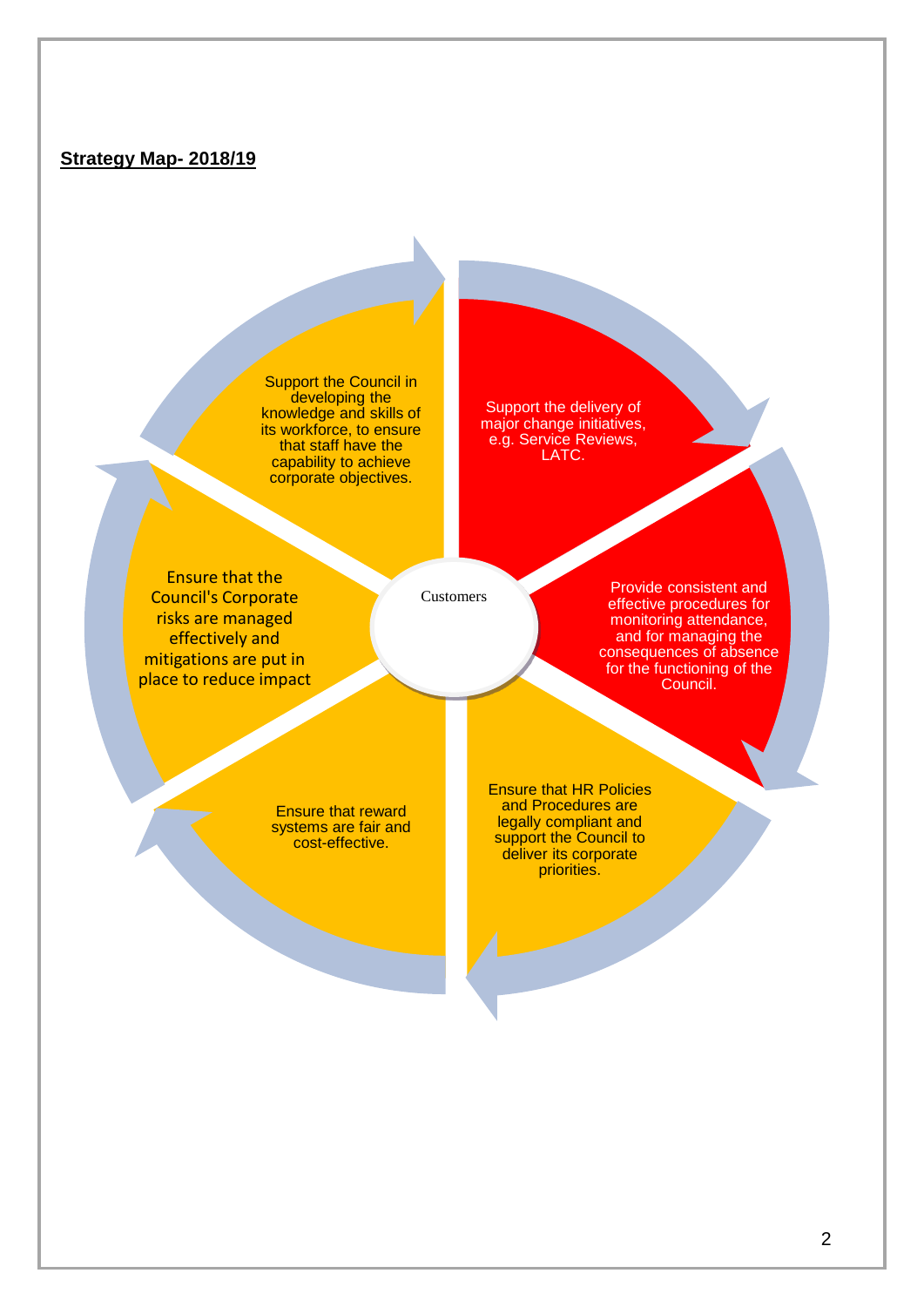#### **Owner and co-owners**

- cole Pema, HR Manager na Rebegea, HR Support Officer
- cole Pema, HR Manager
- ole Pema, HR Manager na Rebegea, HR Support Officer
- tty Thornton, Performance Management icer
- ole Pema, HR Manager
- rraine Kratz, Payroll/Finance Assistant azer Cowell, ICT Service Desk and
- chnical Support Officer
- na Rebegea, HR Support Officer
- cole Pema, HR Manager
- na Rebegea, HR Support Officer
- Brooks, Director (Operations) ve White, Waste Minimisation and Fleet nager
- aron Knight, Operations Manager cole Pema, HR Manager
- na Rebegea, HR Support Officer
- ole Pema, HR Manager
- na Rebegea, HR Support Officer

| <b>Performance</b><br><b>Measure</b>                                                                                                                                         | <b>Link to Corporate</b><br><b>Plan Priority</b> | <b>Target</b><br>and reporting timescale (i.e. 6 monthly or<br>annually)                                                                                                                                                                                          | <b>Baseline from previous</b><br>year/output from<br>previous year                               |                                                              |
|------------------------------------------------------------------------------------------------------------------------------------------------------------------------------|--------------------------------------------------|-------------------------------------------------------------------------------------------------------------------------------------------------------------------------------------------------------------------------------------------------------------------|--------------------------------------------------------------------------------------------------|--------------------------------------------------------------|
| <b>Support the delivery of</b><br>major change<br><b>initiatives</b>                                                                                                         | A financially sound and<br>well managed council  | Review the results of the 2018 staff survey and produce a<br>summary of responses for CMT, Members and staff by 31 <sup>st</sup><br><b>August 2018.</b>                                                                                                           | Staff survey carried out in<br>January 2018                                                      | <b>Nic</b><br>Oal                                            |
|                                                                                                                                                                              |                                                  | Following the appraisal deadline, establish the Performance<br>Related Increment (PRI) Panel to consider the provisional<br>ratings awarded, and determine final ratings where the<br>provisional ratings differ, in consultation with the managers<br>concerned. | Achieved by May 2017                                                                             | <b>Nic</b>                                                   |
|                                                                                                                                                                              |                                                  | Support the delivery of organisational change projects,<br>including effective facilitation of TUPE transfers, secondments<br>and redundancies as required.                                                                                                       | Tourism and Town Centres,<br>Payroll, waste and ICT service<br>reviews achieved by March<br>2018 | <b>Nic</b><br>Oal                                            |
|                                                                                                                                                                              |                                                  | From April 2018, support the rollout of the new MHR HR and<br>Payroll system, guiding staff and Members with the Employee<br>Self Service (ESS) and Managers with the People Manager<br>functionality.                                                            | New target                                                                                       | Het<br>Offi<br><b>Nic</b><br>Lor<br>Fra<br><b>Tec</b><br>Oal |
|                                                                                                                                                                              |                                                  | From April 2018, support the delivery of Phase 2 of the MHR<br>HR and Payroll system rollout, including the implementation<br>of additional modules on training and development,<br>recruitment and performance management.                                       | New target                                                                                       | <b>Nic</b><br>Oal                                            |
|                                                                                                                                                                              |                                                  | Provide support to the Waste and Street Cleansing Team<br>following the transfer of service to East Cambs Street Scene<br>Ltd from April 2018.                                                                                                                    | New target                                                                                       | Jo l<br>Da<br>Ma<br>Sha<br><b>Nic</b><br>Oal                 |
| Provide consistent and<br>effective procedures for<br>monitoring attendance,<br>and for managing the<br>consequences of<br>absence for the<br>functioning of the<br>Council. |                                                  | Maintain the low level of short-term sickness absence, e.g.<br>number of days lost per full-time equivalent employee (fte)                                                                                                                                        | 3.3 days                                                                                         | <b>Nic</b><br>Oal                                            |



**East Cambridgeshire District Council**

# **Commitments towards our Vision**

## **Service Delivery Plan - Human Resources**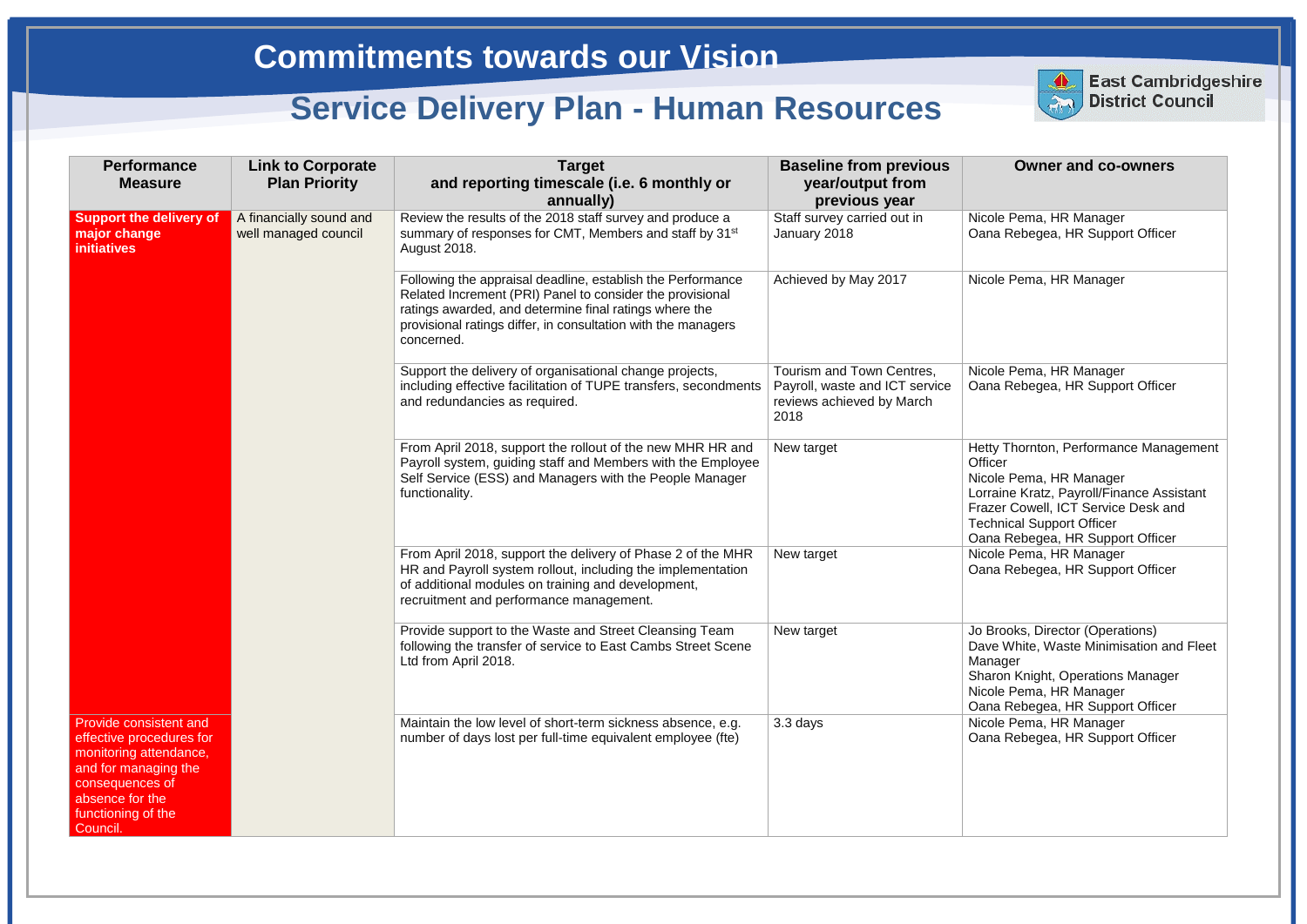### **Owner and co-owners**

cole Pema, HR Manager

**In progress** Terry Sheldrake-Rogers, EELGA Consultant Corporate Management Team (CMT) Nicole Pema, HR Manager Oana Rebegea, HR Support Officer

cole Pema, HR Manager

cole Pema, HR Manager ana Rebegea, HR Support Officer

cole Pema, HR Manager Oana Rebegea, HR Support Lorraine Kratz, Finance/Payroll Assistant HR Payroll

cole Pema, HR Manager ana Rebegea, HR Support

orporate Management Team (CMT) ervice Leads cole Pema, HR Manager ana Rebegea, HR Support Officer

| <b>Performance</b><br><b>Measure</b>                                                                                                                                            | <b>Link to Corporate</b><br><b>Plan Priority</b> | <b>Target</b><br>and reporting timescale (i.e. 6 monthly or<br>annually)                                                                                                                                                                                                                                                                                                                                                                                                                              | <b>Baseline from previous</b><br>year/output from<br>previous year |                                     |
|---------------------------------------------------------------------------------------------------------------------------------------------------------------------------------|--------------------------------------------------|-------------------------------------------------------------------------------------------------------------------------------------------------------------------------------------------------------------------------------------------------------------------------------------------------------------------------------------------------------------------------------------------------------------------------------------------------------------------------------------------------------|--------------------------------------------------------------------|-------------------------------------|
| <b>Ensure that reward</b><br>systems are fair and<br>cost-effective.                                                                                                            |                                                  | Coordinate the Leading Lights Award Scheme to recognise<br>and reward staff who have demonstrated exceptional attitude<br>and performance, and ensure that the annual Achievement<br>Ceremony is arranged and held each December.                                                                                                                                                                                                                                                                     | Achieved by December 2017                                          | <b>Nic</b>                          |
|                                                                                                                                                                                 |                                                  | Support the EELGA Talent Bank Associate to move the Job<br>Evaluation/Single Status project to a timely and reasonable<br>conclusion by December 2018, this will include reviewing any<br>pay related policies, finalising the ranking, presenting options<br>to CMT on new pay models and pay policies, consulting and<br>agreeing the proposals with Unison.                                                                                                                                        | In progress                                                        | Ter<br>Co<br>Co<br><b>Nic</b><br>Oa |
|                                                                                                                                                                                 |                                                  | Update the Council's Pay Policy Statement for 2019/20 and<br>present to Full Council in February 2019.                                                                                                                                                                                                                                                                                                                                                                                                | Achieved by February 2018                                          | <b>Nic</b>                          |
| <b>Ensure that HR Policies</b><br>and Procedures are<br>legally compliant and<br>support the Council to<br>deliver its corporate<br>priorities.                                 |                                                  | Manage the impact on the Council's HR function of the EU<br>General Data Protection Regulation (GDPR) which comes<br>into effect on 25 May 2018, replacing the Data Protection Act<br>1998 and significantly changing the existing legal framework<br>for data protection, including identifying potential compliance<br>issues, analysing the private data that is currently being held<br>and reviewing the consent procedures by which employees<br>agree to the retention of their personal data. | New target                                                         | <b>Nic</b><br>Oa                    |
|                                                                                                                                                                                 |                                                  | Prepare for the implementation of the Trade Union (Deduction<br>of Union Subscriptions from Wages in the Public Sector)<br>Regulations 2017 once implemented during 2018/19 which will<br>require the Council to deduct trade union contributions from<br>staff wages (known as DOCAS or check-off).                                                                                                                                                                                                  | New target                                                         | <b>Nic</b><br>Oa<br>Lor<br>MH       |
|                                                                                                                                                                                 |                                                  | Review all of the Council's HR policies and procedures<br>following the implementation of the MHR HR and Payroll<br>system and changes in legislation, including the GDPR.<br>Update policies to make them more generic and suitable for<br>use across the Council's trading companies, if appropriate.                                                                                                                                                                                               | New target                                                         | <b>Nic</b><br>Oa                    |
| <b>Support the Council in</b><br>developing the<br>knowledge and skills of<br>its workforce, to ensure<br>that staff have the<br>capability to achieve<br>corporate objectives. | A financially sound and<br>well managed council  | Continue to look for opportunities to promote the recruitment<br>of apprentices to meet the target as set by the Apprenticeship<br>Levy of 2.3% of the workforce, this equates to 4 apprentices.<br>The Council currently has 1 apprentice and is looking at<br>recruiting 2 further apprentices in the ICT and Parks and<br>Open Spaces teams.                                                                                                                                                       | N/a                                                                | Co<br>Sel<br><b>Nic</b><br>Oa       |